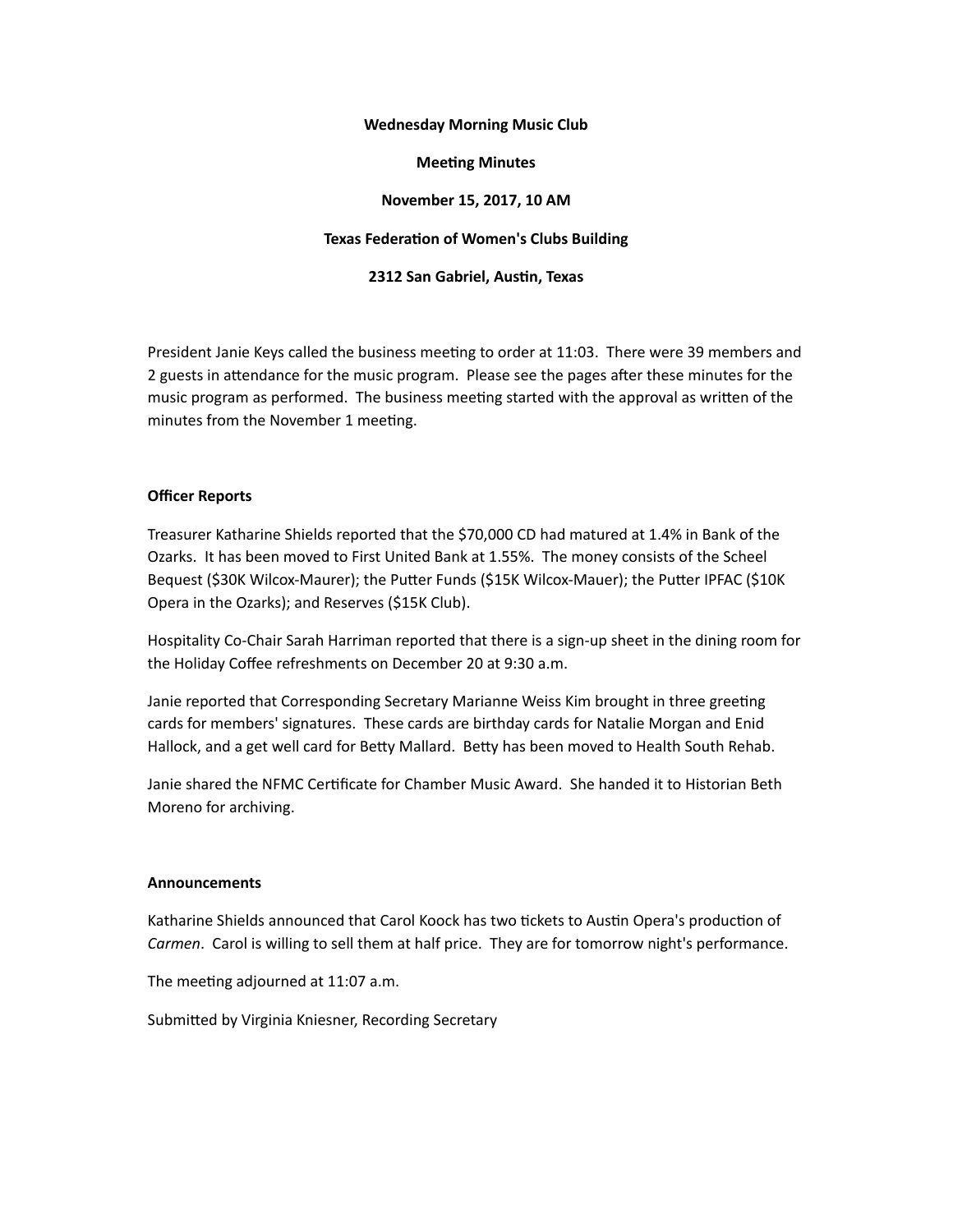## **\*Dedicated to Chamber Music NFMC,**

#### **November 15, 2017**

Program Leader: Deborah Cavin

Collect Leader: Nan Hampton

# **Program**

Walpurgisnacht, Op. 75, No. 4 Johannes Brahms (1833-1897)

Katharine Shields, soprano

Gena Tabery, soprano

Mary Parse, piano

Suite for Flute and Piano **Benjamin** Godard (1849-1895)

 III. Valse

Pat Yingst, flute

Carolyn McColloch, piano

Sonata in G Major, K. 521 Domenico Scarlam (1685-1757)

Oboe Concerto in D minor **Marcello** (1684-1750) **Concerto** in D minor

Adagio **Manual Adagio Transcribed** by J. S. Bach (1685-1750)

Polonaise-Fantaisie, Op. 61 **Polonaise-Fantaisie,** Op. 61

Tim Woolsey, piano